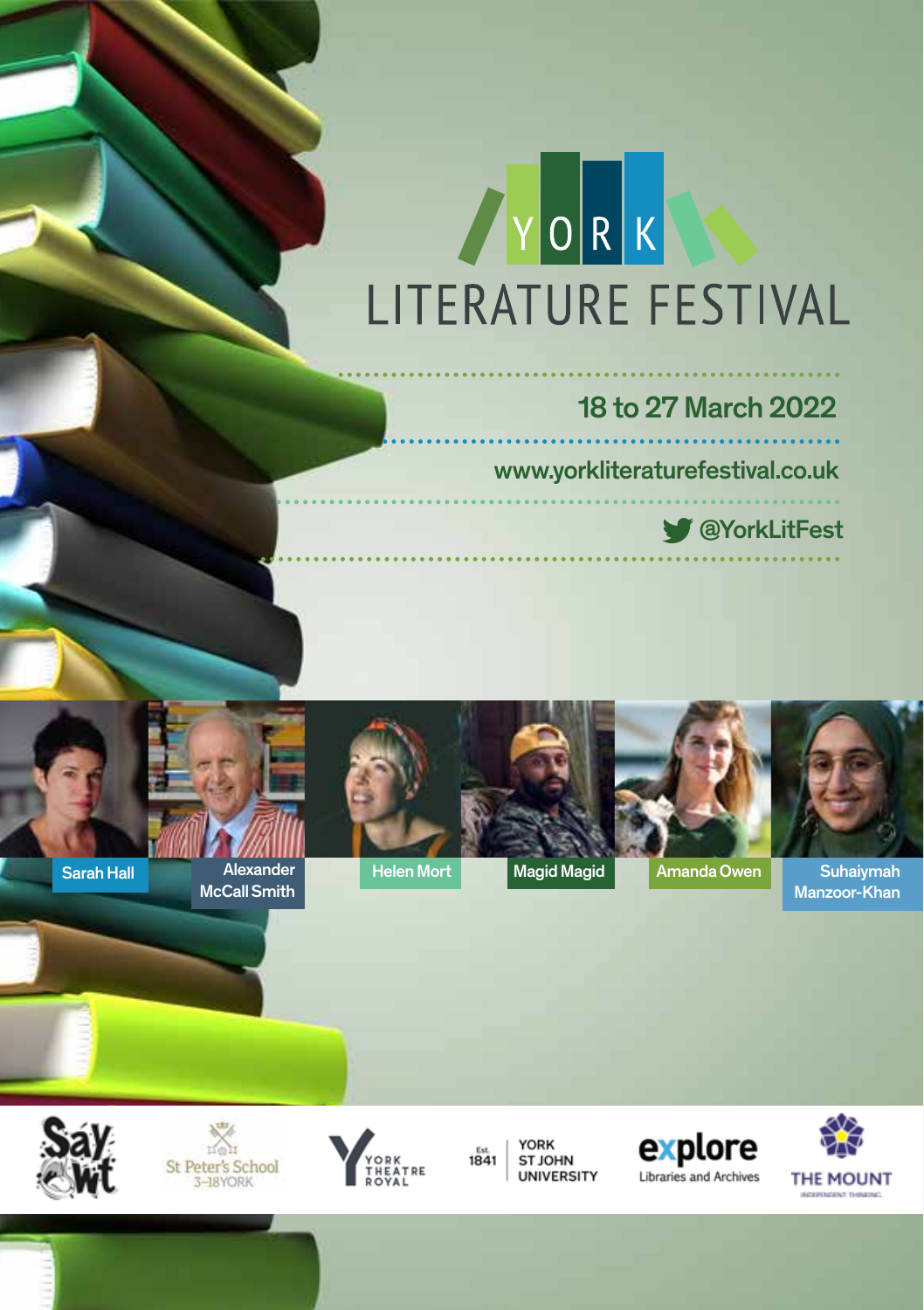## PRE-FESTIVAL EVENT

**Alexander McCall Smith** Monday 14 March, 7.30pm

York Theatre Royal, St Leonard's Place, York, YO1 7HD £17, or £32.50 with a copy of the book – York Literature Festival website and York

Theatre Royal website or box office.

One of the world's most prolific and most popular authors, Alexander McCall Smith, joins Fiona Lindsay in session to discuss the new instalment in his much-loved *Scotland Street* series, *Love in the Time of Bertie*.

*"Life for Bertie seems to be moving at a pace that is rather out of his control. In Drummond Place gardens it seems that Olive has their future together all planned out. Meanwhile, upstairs at 44 Scotland Street, Bertie's father Stuart is powerless to stop over-bearing Irene and her motion for Bertie to travel to Aberdeen on a three-month secondment. And, further up in the New Town, while Bruce Anderson plots with old-school chums, love blossoms in Big Lou's Cafe."*

Intertwining their live discussion with footage shot on location in Edinburgh, Alexander invites us into his home to his study where he writes surrounded by paintings and books, he takes us to Valvona & Crolla, Scotland's oldest Delicatessen and Italian Wine Merchant which features in his books and, of course, to Scotland Street itself, the New Town street which is as full of personality as any of the characters he creates. They will delve into Alexander's illustrious career, his warm-hearted, humorous, and wonderfully wise new novel, and what inspires him to keep writing.

**There will be a book signing after the show**. A limited number of copies of *Love in the Time of Bertie* will be available to purchase on the evening, but we would recommend purchasing a copy with your ticket.

**Alexander McCall Smith** is the author of the highly successful *No. 1 Ladies' Detective Agency*  series, which has sold over twenty-five million copies. Since then he has devoted his time to the writing of fiction and has seen his various series of books translated into over forty-six languages and become bestsellers throughout the world.

**Fiona Lindsay** creates, curates and presents unique entertainment content for theatres, broadcast, digital and film. Recent original work for BBC Radio 4 includes *Pick of the Week* shows, *In the Studio, The Half* with Steve Davis

and Craige Els, and *Creative Forces* with Dawn French and Juliet Stevenson. With a specialism in theatre and entertainment Fiona works across a variety of forms and with an eclectic mix of guests.



# WELCOME TO THE 2022

We are so pleased to be back. It has been a difficult time for all of us, but the power of literature and the spoken word has prevailed through amazing online performances and innovative publications. However, nothing beats hosting literary events in front of a live audience!

This has been a time of change and York Literature Festival has been no different, welcoming new members onto our team. Our thanks go to those people and organisations that have continued to support us, such as York St John University, St Peter's School, The Mount



School, York Theatre Royal and Explore York Libraries and Archives. We are all excited to meet you at our events taking place across our wonderful city.

So, take a look at our programme, book some tickets and we will see you there in March!

**Rob O'Connor, Festival Chair.**

### **Volunteers**

If you wish to volunteer as a steward for the York Literature Festival then please get in touch with us at **info@yorkliteraturefestival. co.uk**. Please be aware that volunteers may be required to carry out light manual tasks (e.g.

moving chairs) and must have an enthusiasm for literary events. Volunteers will be asked to steward for 30-60 minutes before the start of each event and will be welcome to join the audience once the event has started.

**Ticket Information**

To book tickets and for more information about all the events visit **www.yorkliteraturefestival. co.uk**. The York Theatre Royal box office and website is selling tickets to some of the events and they can be contacted on 01904 623568 or online at **www.yorktheatreroyal.co.uk**. Some tickets may be available from other venues or sources. Please see each event description for more information.

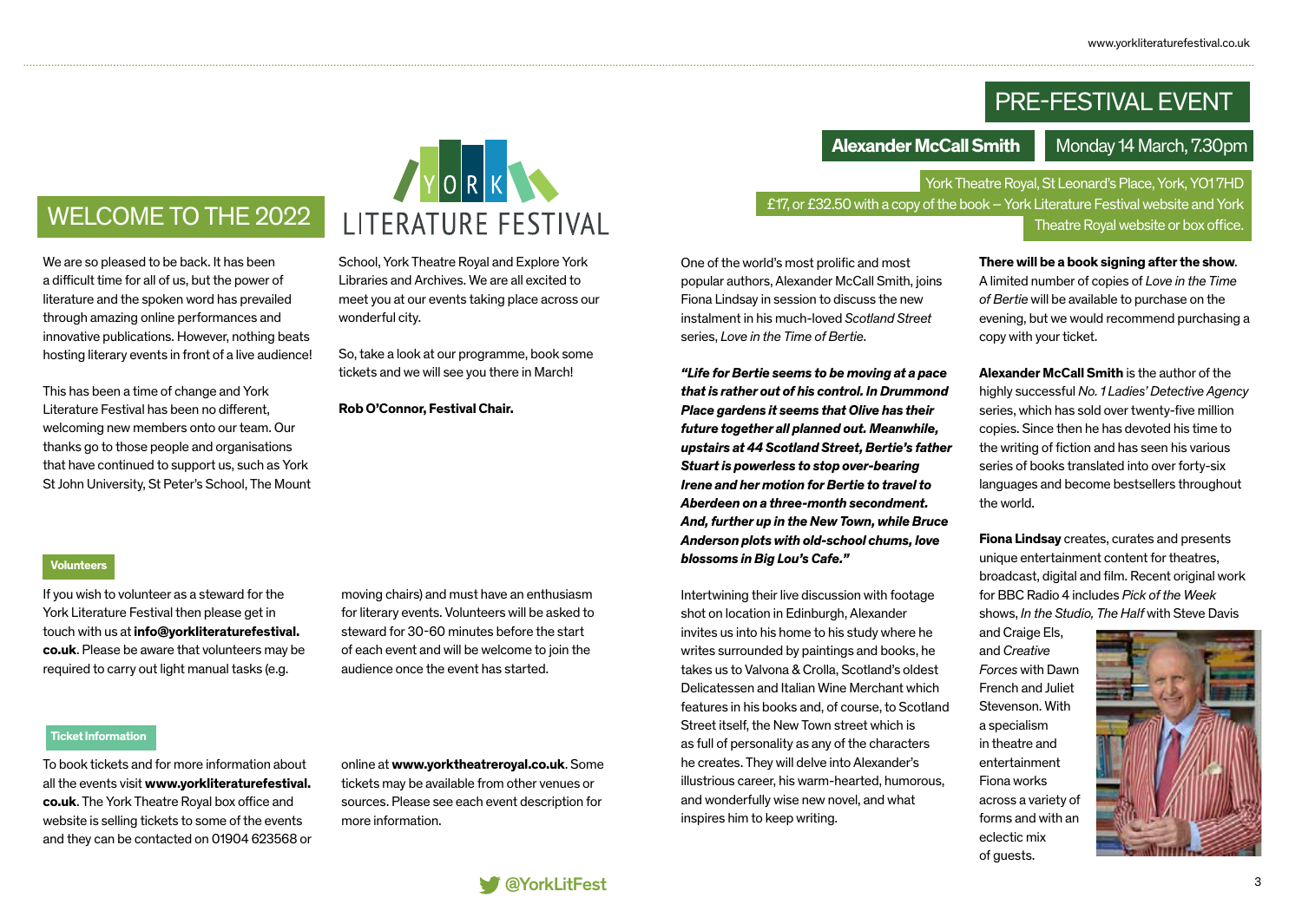### **Sarah Hall in Conversation**

Friday 18 March, 7pm

York St John University, Creative Centre, Lord Mayor's Walk, YO31 7EX £12 - York Literature Festival website and York Theatre Royal website or box office

It is with great pleasure that we launch York Literature Festival 2022 with the acclaimed author, Sarah Hall, who will be in conversation with Professor Abi Curtis, from York St John University, about her work and her latest novel *Burntcoat*.

Sarah Hall is one of Britain's leading contemporary writers. Twice nominated for the Booker Prize, she is the award-winning author of six novels and three short-story collections, including *Sudden Traveller*, which was shortlisted for the James Tait Black Prize for Fiction. She is the only author to have been shortlisted four times for the BBC National Short Story Award and to have won it twice, in 2013 and 2020.

### **SARAH HALL'S LATEST NOVEL IS** *BURNTCOAT***, PUBLISHED IN OCTOBER 2021:**

### **You were the last one here, before I closed the door of Burntcoat. Before we all closed our doors***.*

In the bedroom above her immense studio at Burntcoat, the celebrated sculptor Edith Harkness is making her final preparations. The symptoms are well known: her life will draw to an end in the coming days. Downstairs, the studio is a crucible glowing with memories and desire. It was here, when the first lockdown came, that she brought Halit. The lover she barely knew. A presence from another culture. A doorway into a new and feverish world.

*Burntcoat* by Sarah Hall is a novel that feels more triggered by the pandemic than caused by it: visceral and intuitive, the prose is also non-stop glorious – a hymn to the physical and fragile nature of existence.

Anne Enright, Irish Times







### **Spider Woman with Lady Hale** Saturday 19 March, 11am

The Mount School, Dalton Terrace, York YO24 4DD This event is free, but tickets are required. Please go to the York Literature Festival website or The Mount School's Eventbrite page.

Lady Hale is an inspirational figure admired for her historic achievements and for the causes she has championed. *Spider Woman* is her story. As President of the Supreme Court, Lady Hale won global attention in finding the 2019 prorogation of Parliament to be unlawful. Yet that dramatic moment was merely the pinnacle of a career throughout which she was hailed as a pioneering reformer. Wise, warm and inspiring, *Spider Woman* shows how the law shapes our world. It is the story of how Lady Hale found that she could overcome the odds and change British law for good.



### **Dystopian Fiction with Bethany Clift - Last One at the Party**

### Saturday 19 March, 11am

York Explore Library and Archives, Library Square, Museum Street, YO1 7DS £7 - York Literature Festival website and York Theatre Royal website or box office

It is December 2023 and the world as we know it has ended. The human race has been wiped out by a virus called 6DM ('Six Days Maximum' - the longest you've got before your body destroys itself). But somehow, in London, one woman is still alive. A woman who is entirely unprepared to face a future on her own. Now, with only an abandoned golden retriever for company, she must travel through burning cities, avoiding rotting corpses and ravenous rats on a final journey to discover if she really is the last surviving person on earth.

4 and the state of the state of the state of the state of the state of the state of the state of the state of the state of the state of the state of the state of the state of the state of the state of the state of the stat Bethany Clift is a graduate of the Northern Film School, the producer of low-budget British horror film *Heretic*, and the Director of her own production company, Saber Productions. *Last One At The Party* is her debut novel. She will be in conversation about her novel and dystopian fiction with York Literature Festival chair, Dr Rob O'Connor from York St John University.

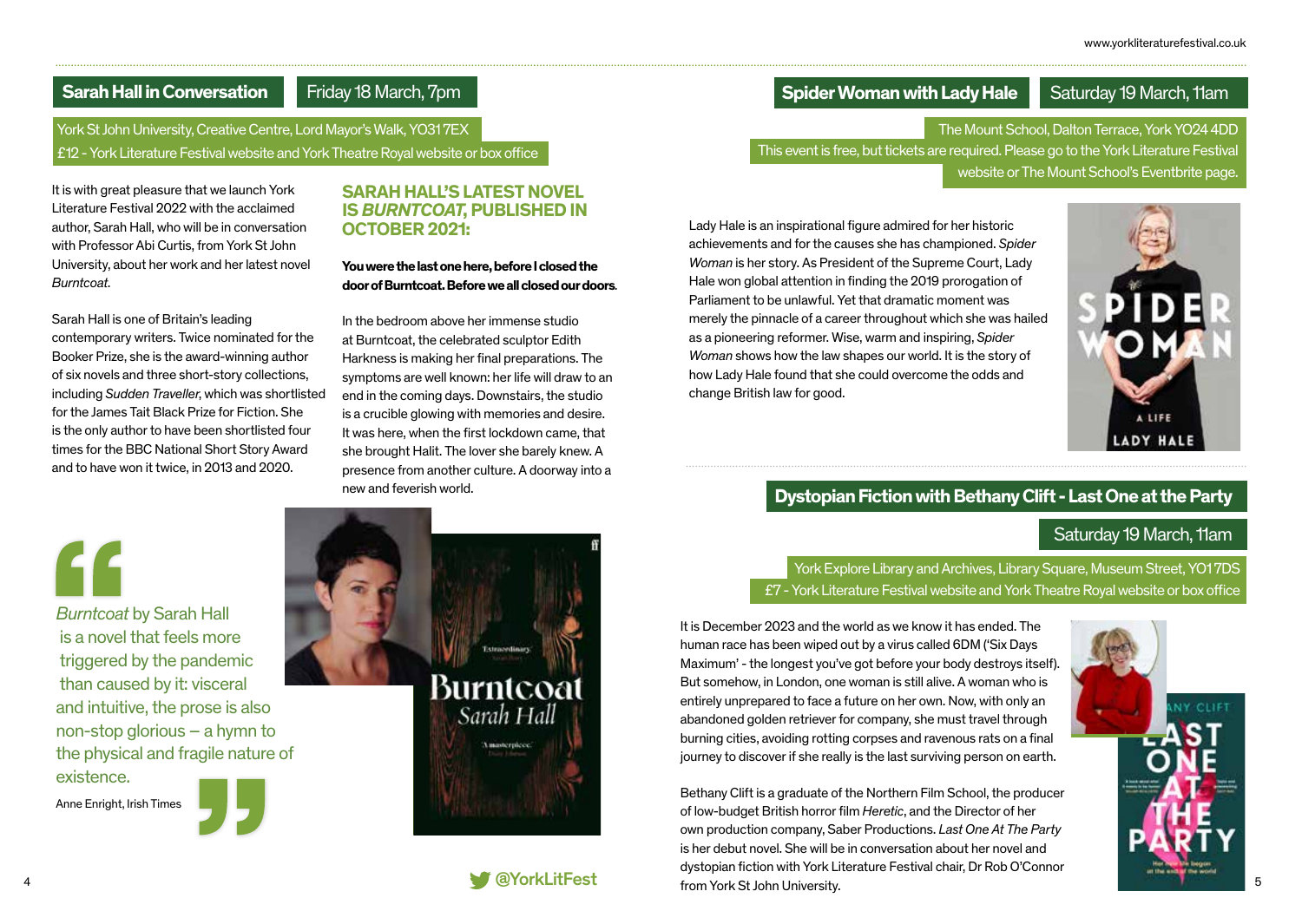### **Walking the Invisible: Following in the Brontës' Footsteps**

Saturday 19 March, 2pm **with Michael Stewart** Saturday 19 March. 2pm

York Explore Library and Archives, Library Square, Museum Street, YO1 7DS £7 - York Literature Festival website and York Theatre Royal website or box office

In his journey to get closer to the Brontës, award-winning author Michael Stewart began walking the historic paths they trod while writing their most famous works. From Liverpool to Scarborough, across wild, windy and often unforgiving scenery, he discovered echoes of the siblings' novels. And with the help of an unlikely cast of Yorkshire's inhabitants, Michael found himself falling further into their lives and writings than he could ever have imagined.

Michael's latest novel, *Ill Will: The Untold Story of Heathcliff*, is published by HarperCollins and optioned by Kudos Films. He is also the creator of the Brontë Stones project, four monumental stones situated in the landscape between the birthplace and the parsonage, inscribed with poems by Kate Bush, Carol Ann Duffy, Jeannette Winterson and Jackie Kay.

### **Sarah Maine in Conversation: The Awakenings**

### Saturday 19th March, 7pm

St Peter's School, Clifton, York, YO30 6AB

£5 - York Literature Festival website and York Theatre Royal website or box office

6 7 *Awakenings*, with two timeframes, the 790s and 1890s. Yorkshire, 1890: Having tragically lost her father and brothers, Olwen Malkon is forced to leave her childhood home. Strange dreams take her into the life of Ælfwyn, a woman from a distant past facing menace and betrayal. But when they begin to mirror reality, she starts to suspect that it is these visions of the past which hold the answers. Sarah Maine had a long career in archaeology in York. *The Awakenings* is her fifth novel. Sarah's debut novel, *The House Between Tides*, was Waterstone's Scottish Book of the year in 2018. Recent lockdowns, confined to York, provided the opportunity to draw upon her knowledge of the city's vibrant past and write *The* 



HICHAEL STEWART

WALKING

**INVISIBLE** 

ootsteba

### **try a little tenderness... Writing Workshop**

### Sunday 20 March, 2pm - 5pm

York Explore Library and Archives, Library Square, Museum Street, YO1 7DS £30, includes a ticket to the evening reading at Hungate Café. Tickets available from the York Literature Festival website or York Explore website

In these days of heated language and division we will think about poems whose power is not bound up in shouting; poems that work upon their readers in a more nuanced and tender way. In this workshop, you will explore how to write with feeling about those we care about, without slipping into sentimentality. Bring a little soulfulness with you: **All you got to do is try Try a little tenderness Yeah**





### **Poetry Reading with Martin Figura and Helen Ivory**

### Sunday 20 March, 7pm

Hungate Reading Café, Hungate, York, YO1 7PA £10 - York Literature Festival website and York Explore website

Poet and Writer Martin and Poet and Artist Helen established their award-winning "Live from the Butchery" online spoken word series during lockdown and we are delighted to welcome them both for a live event in York where they will be reading their own work.

Helen Ivory is a poet and artist. Her fifth Bloodaxe collection is *The Anatomical Venus* (2019). She teaches online for the UEA/NCW. She has work translated into Polish, Ukrainian and Spanish for Versopolis. Her *New and Selected* will appear from MadHat (US) in 2022. She is working on her next collection *How to Construct a Witch.*

Martin Figura's collection and show *Whistle* was shortlisted for the Ted Hughes Award and won the 2013 Saboteur Award for Best Spoken Word Show. *Shed* (Gatehouse Press) and *Dr Zeeman's Catastrophe Machine* (Cinnamon Press) were both published in 2016. In 2021 he was Salisbury NHS Writer in Residence, with a pamphlet *My Name is Mercy* from Fair Acre Press. *As Far as I'm Concerned* is due out with Cinnamon Press in 2023.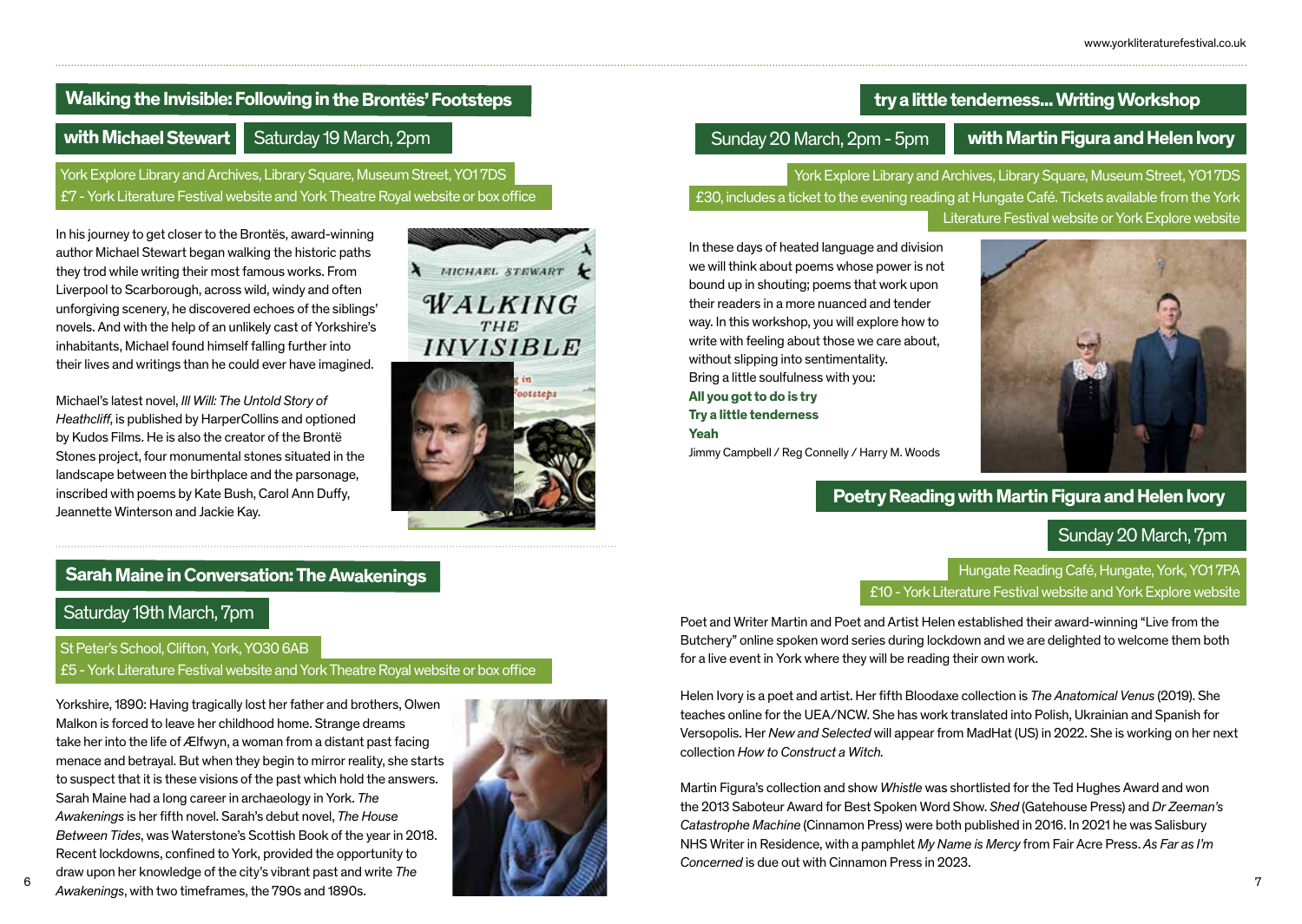### **Celebrating the Seasons with the Yorkshire Shepherdess**

### **Amanda Owen**

Sunday 20 March, 7pm

### St Peter's School, Clifton, York, YO30 6AB

### £12 - York Literature Festival website and York Theatre Royal website or box office

Yorkshire Shepherdess Amanda Owen shares heart-warming tales and honest anecdotes from her remarkable farming, family life in North Yorkshire. It's a life that has almost gone in today's modern world, one ruled by animals and the four seasons. Accompanied by some of Amanda's wonderful photography, we'll experience the highs and lows of the farming year. Part photography book, part recipe book and part memoir, *Celebrating the Seasons* includes over 200 stunning photographs taken by Amanda showcasing the bleak and beautiful landscape she calls home, opening up a window into a life lived on one of the country's highest, wildest moors - land so inaccessible that in places it can only be reached on foot. Amanda's love of photography came out of a desire to keep a lasting record of family life on the farm – taking natural, honest and spontaneous pictures of spectacular scenery, and providing a real insight into the unique joys and challenges of daily life.

After being featured in the popular ITV series "The Dales", Amanda began documenting the fascinating story of her farming life, before publishing four bestselling books: *The Yorkshire Shepherdess* in 2014, *A Year in the Life of The Yorkshire Shepherdess* in 2016, *The Adventures of the Yorkshire Shepherdess*  in 2019 and *Tales From The Farm* in spring 2021. Amanda and her family also currently

feature in Channel 5's hugely popular documentary series "Our Yorkshire Farm", which achieved ratings of between 3.5 million and 4 million viewers each week when series 4 recently aired.

### **Amanda will be in conversation with Elly Fiorentini from BBC Radio York.**



### **Failures of State: The Inside Story of Britain's Battle with Coronavirus**

### Monday 21 March, 7pm

St Peter's School, Clifton, York, YO30 6AB

£10 - York Literature Festival website or York Theatre Royal website and box office

Jonathan Calvert & George Arbuthnott recount the extraordinary political decisions taken at the heart of government during the global pandemic. With meticulous research they've pieced together the insider's account of how the government sleepwalked into disaster and tried to cover up its role in the tragedy – and it exposes one of the most scandalous failures of political leadership in British history. This evening will give us an insight into crucial stories about government and leadership in the biggest crisis of our lifetimes – the result of one of the most essential pieces of investigative

reporting for a generation.

Jonathan Calvert & George Arbuthnott are editor and deputy editor respectively of *The Sunday Times'*  renowned Insight investigative team.





# **Encore Careers! Readings and Conversation with Jane Austin,**  Hungate Reading Café, Hungate, York, YO1 7PA **Janet Dean Knight and Yvie Holder** Tuesday 22 March, 7pm

£5 - York Literature Festival website or York Theatre Royal website and box office

Join three women writers in conversation exploring ordinary lives against a backdrop of momentous global events, through poetry, fiction and memoir. The authors will discuss themes of memory and identity, people on the margins, love, loss and history repeating itself. Whose truth are we writing and does this change over time? Is writing about personal history a means of exposing the causes of war, displacement and oppression? Can memoir challenge racism and class inequality today

as well as throw light on the past? Join us for a stimulating exchange on the joy and urgency of writing as women with a lifetime's experience,

pursuing 'encore' careers. For more information about the authors and the event please go to the York Literature Festival website.

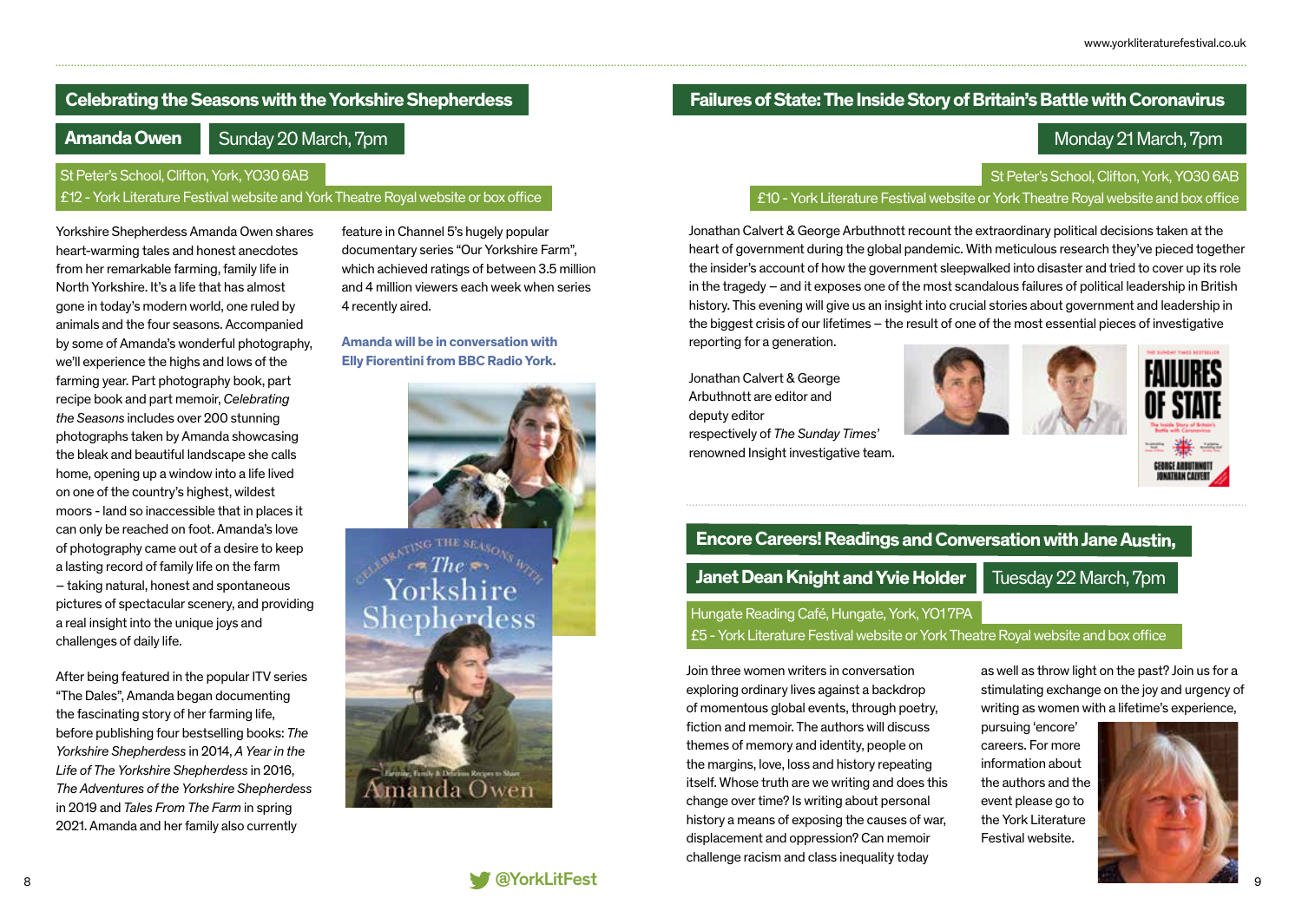### **Beyond the Walls Student Showcase**

### Wednesday 23 March, 7pm

This event is free, but tickets are required. Please go to York Literature Festival

website or www.yorksj.ac.uk/events.

Join us for exciting readings of creative pieces written by the talented students and staff of York St John University. This event is celebrating the annual *Beyond the Walls* anthology project and is hosted and organised by York St John University creative writing students.



### Thursday 24th March, 7.30pm

### The Fulford Arms, 121 Fulford Road, York, YO10 4EX £7 - York Literature Festival website or The Fulford Arms website

This exciting evening is a discussion and celebration of music culture. It explores how we document live music, and the power of stories and publishing to unite music scenes. A must for musicians, reviewers, bloggers, promoters, photographers or anyone who understands the importance of music culture.

### **Featuring a panel discussion from:**

Harkirit Boparai - Venue manager and promoter at The Crescent and part of the Music Venue Trust. Sarah Williams - Editor of Shout Louder, a webzine dedicated to the modern punk scene, and editor of *Papercuts*, an independently-published series of anecdotes about DIY culture. Amy McCarthy - PhD student researching music memoirs, part of the York Music Stories project.

This will be followed by a reading and interview with author Lucy Nichol. *The Twenty Seven Clu*b is Lucy's debut novel, exploring mental health and the media through the 1990s music scene in Hull. The story opens when Emma hears of the tragic death of Kurt Cobain, prompting her to ask why so many musicians died aged 27. A darkly comic journey of selfdiscovery, friendship and fandom. Lucy will be in

conversation with Amy McCarthy.

Plus, spoken word by Hannah Davies with live music performance by Jack Woods.



### **The Art of Disruption with Magid Magid** Friday 25 March, 7pm

# St Peter's School, Clifton, York, YO30 6AB

York St John University, Lord Mayor's Walk, YO31 7EX

Join Magid Magid for an evening celebrating his book *The Art of Disruption* - a guide to being courageous, doing better and disrupting the age-old power structures in work, life and politics. This is for when those in power don't listen, those above don't look down, those around you remain silent and those who want to can make a change. This for the young, the old and everyone in-between. This is *The Art of Disruption* and how we can all take back control and make a difference like our lives depend on it.

Magid Magid came to Sheffield from Somalia as a refugee aged five. He is the youngest and first refugee and first Green Party Lord Mayor of Sheffield, and became an MEP for the Green Party in May 2019. Magid has made headlines nationally and internationally for his creative ways of campaigning while not conforming to tradition and being unapologetically himself. He has campaigned on climate change, support for migrants and refugees, set up the first UK suicide prevention charter and even banned Donald Trump from Sheffield. Magid was named one of TIME's 100 rising stars shaping the future of the world, One Young World Politician of the Year 2019 and European Young Leader 2019. Magid is also a custard connoisseur.

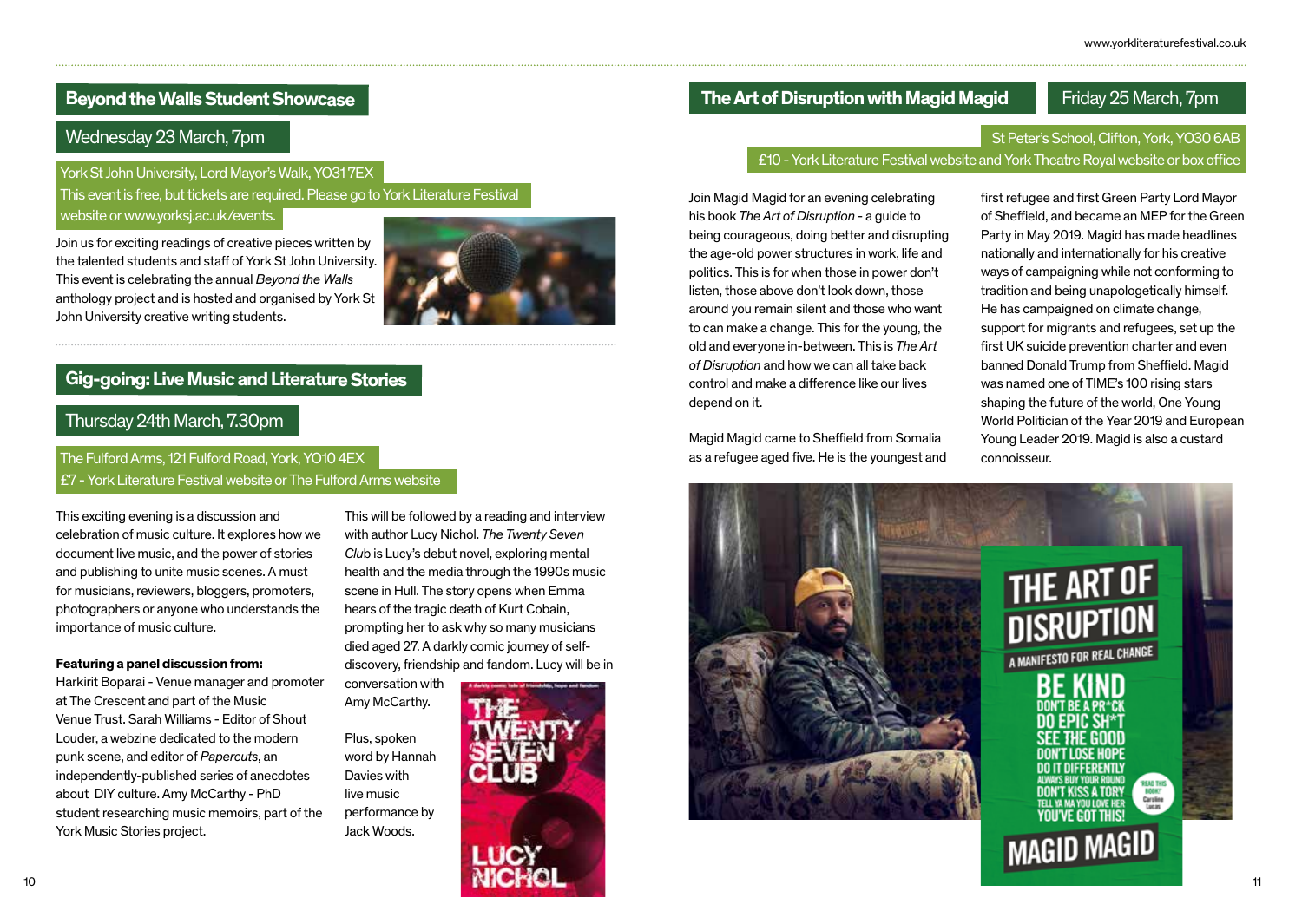### **Children's Day - Readings and Activities**

### Saturday 26 March, 10am - 2.30pm

York Explore Library and Archives, Library Square, Museum Street, YO1 7DS All events free, but tickets are required. Please go the York Literature Festival website or Explore York website.

### **YSJU staff Storytime,** 10am - 11am

Children's Storytime with York St John University Staff, who will be reading a selection of picture book classics, old and new. Particularly suited to pre-school children.

### **Catherine Jacob,** 11am - 12noon

Storytime and nature activities with children's author Catherine Jacob. Catherine will be delivering a storytime and activity session based around her best-selling rhyming picture book, *Betsy Buglove Saves the Bees*, illustrated by Lucy Fleming and published by Scholastic. Children will learn all about brilliant bees, nature, community, kindness and caring for the environment, showing even the littlest children that they can make a big difference to the world around them. Aimed at 4-7 year olds.

### **Stephen Münzer,** 1.30-2.30pm

Join in the festival fun as York author, Stephen Münzer, takes you on a journey of invention and discovery into the world of Leonardo Da Vinci. In this highly interactive, hands-on workshop, Stephen will be sharing his inspiring tale of *Agnès and the Birdman* and children will get to create their very own flapping paper bird and help to build a miniature Falco flying machine. Aimed at children 8 years and over.





### **Satire Day at York St John University**

### Saturday 26 March, 2pm - 6pm

York St John University, Lord Mayor's Walk, YO31 7EX Both events are free, but tickets are required. Please go to York Literature Festival website or www.yorksj.ac.uk/event.

### Satire, Libel and the Law with Andrew Bricker | 2pm - 3.30pm



Andrew Bricker (Ghent University) will discuss the ideas and implications of his new book, *Libel and Lampoon: Satire in the Courts* (Oxford University Press), in a talk that spotlights some interesting and entertaining clashes between satire and the law in the long eighteenth century before discussing some larger, pressing questions about satire and freedom of expression in our current moment. The talk will be followed by a Q&A chaired by Adam Smith and Jo Waugh, co-directors of the York Research Unit for the Study of Satire.

### Contagious Laughter: Satire and the Pandemic with Leigh Stein | 5pm - 6pm

of this book. 13 Join Adam Smith and Jo Waugh, co-directors of the York Research Unit for the Study of Satire, for a conversation with American author and satirist Leigh Stein about her satirical novel, *Self-Care*, which was published during the pandemic in 2020, and her even more recent collection of satirical poetry, *What To Miss When* (2021), which takes the pandemic as its subject matter. Leigh will be joining the event via a video link. The event concludes with the official launch of Smith and Waugh's new book, *Contagious Laughter: Talking About Satire in the Age of Covid-1*9. Every member of the audience will receive a free copy

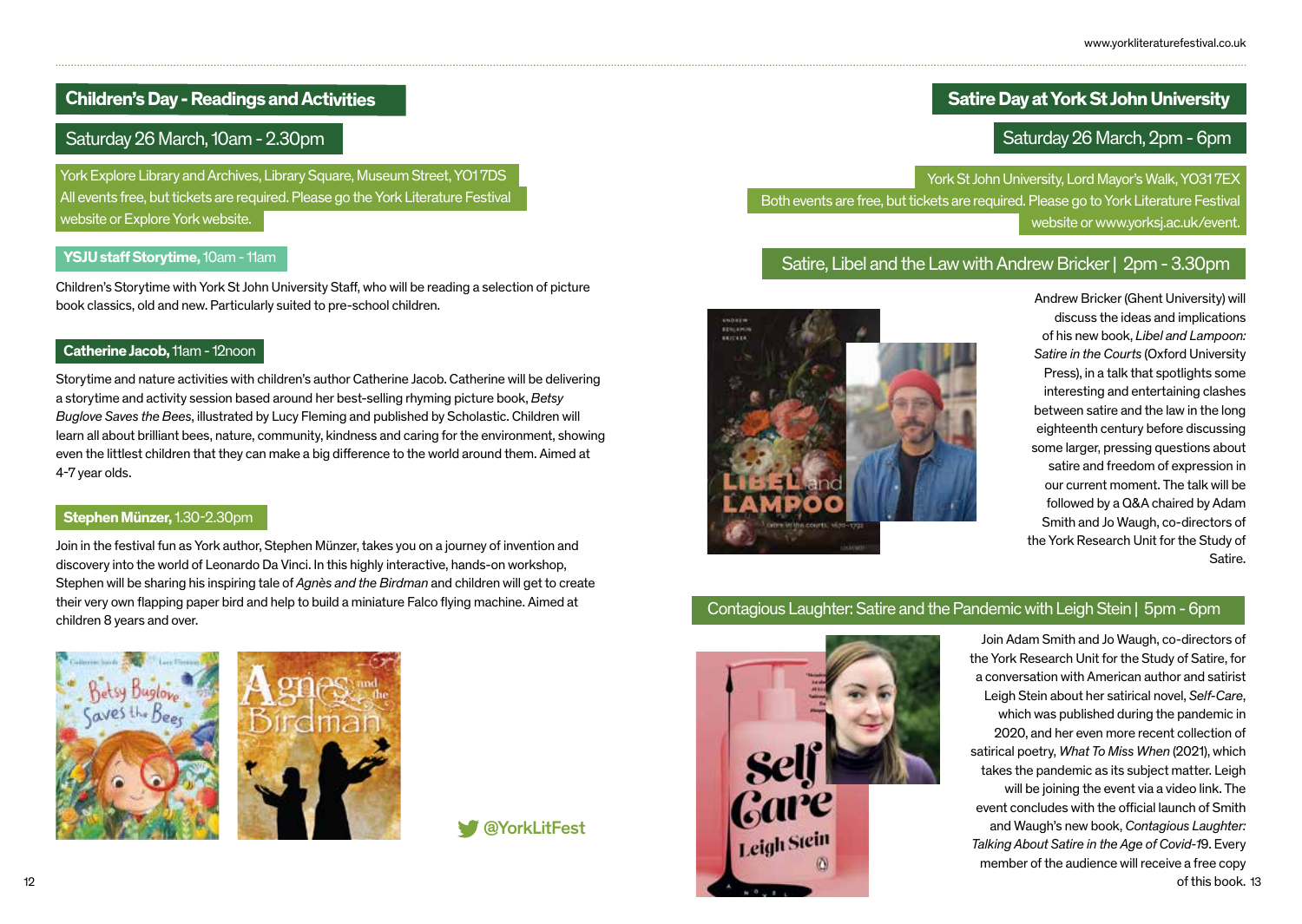### **Europe's 100 Best Cathedrals with Simon Jenkins**

### Saturday 26 March, 7pm

**St Peter's School, Clifton, York, YO30 6AB** £10 - York Literature Festival website and York Theatre Royal website or box office

In *Europe's 100 Best Cathedrals,* Simon Jenkins has travelled the continent - from Chartres to York, Cologne to Florence, Toledo to Moscow and Stockholm to Seville - to illuminate old favourites and highlight new discoveries. Beautifully illustrated with colour photographs throughout, this joyous exploration of Europe's history tells the stories behind these wonders, showing the cathedral's central role in the European imagination. Readers will be inspired by this talk to make their own pilgrimage to all one hundred of them.

Simon Jenkins is author of the bestselling *A Short History of England, A Short History of Europe, Britain's 100 Best Railway Stations, England's Thousand Best Churches* and *England's Thousand Best Houses*. He is a former Editor of *The Evening Standard* and *The Times*, and columnist for *The Guardian.*

**A Line Above the Sky with Helen Mort** Sunday 27 March, 2pm

York St John University, Creative Centre, Lord Mayor's Walk, YO31 7EX £8 - York Literature Festival website and York Theatre Royal website and box office



Helen Mort has always been drawn to the thrill and risk of climbing. But when she becomes a mother for the first time, she finds herself re-examining her relationship with both the natural world and herself, as well as the way the world views women who aren't afraid to take risks. *A Line Above the Sky* is a visceral love letter to losing oneself in physicality, whether climbing a mountain or bringing a child into the world, and an unforgettable celebration of womanhood in all its forms.

*A Line Above the Sky* melds memoir and nature writing to ask why humans are drawn to danger, and how we can find freedom in pushing our limits.



In the heart of Victorian York there is a

**Crow's Haunt with Rachel Wade** Saturday 26 March, 2pm

York Explore Library and Archives, Library Square, Museum Street, YO1 7DS £5 - York Literature Festival website or York Theatre Royal website and box office

shop like no other.

Join local author Rachel Wade to discover more about her debut novel, *Crow's Haunt*. Set on York's Shambles during the 1800s, this intriguing mystery is filled with compelling characters and vivid historic detail. Come along to hear from the author and ask your own questions.

### **Writing From Photographs: Poetry Workshop and Reading**

**with Robert Powell and Sarah Wimbush | Saturday 26 March 2022** 

Workshop – 11am – 2.30pm | Public Reading – 3-4pm | York Castle Museum Workshop & Reading - £25, including the public reading. Places are limited. Public Reading only - £5. Tickets from York Literature Festival website or York Castle Museum Eventbrite page.



14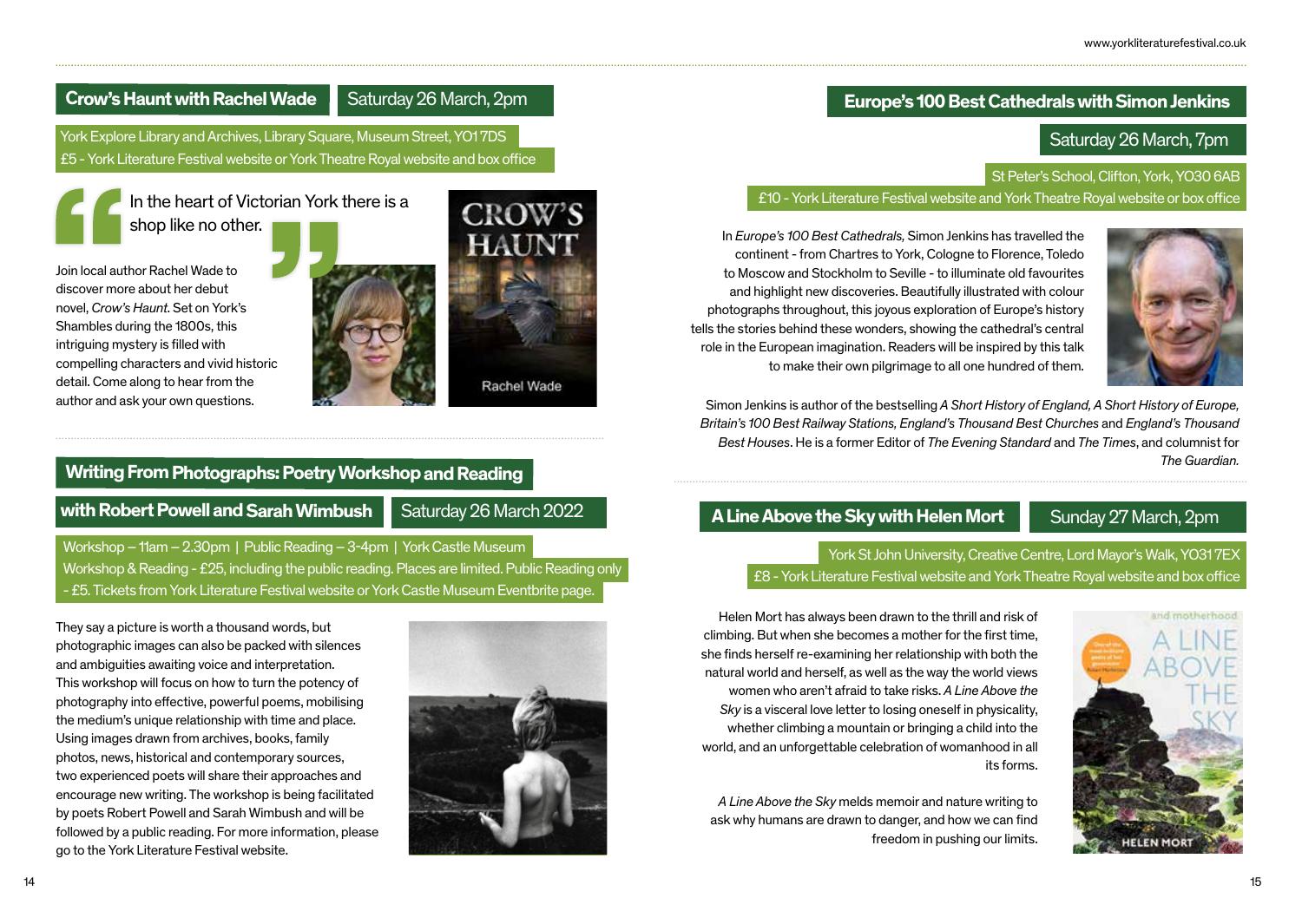### **After the Festival**

### **1979 with Val McDermid**

Sunday 27 March, 4pm: St Peter's School

### St Peter's School, Clifton, York, YO30 6AB

### £10 - York Literature Festival website and York Theatre Royal website or box office

1979: It is the winter of discontent, and reporter Allie Burns is chasing her first big scoop. There are few women in the newsroom and she needs something explosive for the boys' club to take her seriously. Soon Allie and fellow journalist Danny Sullivan are exposing the criminal underbelly of respectable Scotland. When she discovers a home-grown terrorist threat, Allie comes up with a plan to infiltrate the group and make her name. But she's a woman in a man's world . . . and putting a foot wrong could be fatal.

Dubbed the Queen of Crime, Val McDermid has sold over 17 million books globally and is translated into more than 40 languages. She is perhaps best-known for her *Wire in the Blood* series, featuring clinical psychologist Dr Tony Hill and DCI Carol Jordan, which was adapted for television starring Robson Green and Hermione Norris. *1979* launches a brand new series with a young hero, Allie Burns, which will move forward with her a decade at a time with each new book.

### **York Literature Festival Closing Event in collaboration with**

**Say Owt: Suhaiymah Manzoor-Khan** Sunday 27 March, 7.30pm

The Crescent Community Venue, 8 The Crescent, York, YO24 1AW £10 (plus booking fee) – York Literature Festival website or The Crescent website.

We close the 2022 York Literature Festival with a special event in collaboration with Say Owt. Join us for an evening of poetry performance from a selection of local spoken-word artists, before we welcome acclaimed poet Suhaiymah Manzoor-Khan. Suhaiymah is a writer, poet and activist. She is co-author of *A Fly Girl's Guide to University*, author of *Postcolonial Banter* and *Tangled in Terror: Uprooting Islamophobia,* as well as host of the *Breaking Binaries* podcast. She has written for *The Guardian, The Independent, Al-Jazeera*, and *gal-dem* and her poetry has had millions of views online since she was the National Roundhouse Poetry Slam runner-up in 2017. Suhaiymah is currently Writer in Residence at the Leeds Playhouse.



Val *URADION* 



**York Literature Festival finishes on Sunday 27 March, but there are still some other events from our partners at York St John University and Say Owt that we are excited to share with you.** 

**Rachel Long**

Tuesday 29 March, 6pm

York St John University, De Grey Lecture Theatre

This event is free, but ticketed. Please go to York Literature Festival website or visit www.yorksj.ac.uk/events

The York Centre for Writing Poetry Series focuses on writers who are BAME, queer and/or working class, aiming to show what is exciting and innovative in contemporary poetry today.

Rachel Long is a poet and founder of the Octavia Poetry Collective for Women of Colour, which is housed at the Southbank Centre, in London. Her debut collection, *My Darling from the Lions*, was published by Picador in the UK in 2020 and by Tin House in the US in 2021. *My Darling from the Lions* was shortlisted for the 2020 Forward Prize for Best First Collection, The Costa Book Award, The Rathbones Folio Prize, and the Jhalak Prize. The US edition of *My Darling from the Lions* was a New York Times Book Review, and named one of the 100 must-read books of 2021 by TIME.

**Homer to Hip-Hop**

Thursday 31 March, 7.30pm

The Crescent Community Venue, 8 The Crescent, York, YO24 1AW £10 (plus booking fee) – York Literature Festival website or The Crescent website.

Say Owt and York Literature Festival jointly present a performance lecture from author and poet,

Pete Bearder. As we enter the post-COVID comeback, meet the artistic revivals that have remade the world from the bottom up. Find out why wordsmiths have always been vilified, feared and revered, from the ballad singers and Beat poets, to the icons of dub, punk and hip hop. The spoken word has always been the most immediate tool of cultural revival. This show brings a proud history to life, and asks what we can do with it next. Former National Poetry Slam Champion, Pete "the Temp" Bearder, brings to life the poetic movements that have shaped history. Pete is an award-winning



spoken word poet, author and comic. His work has been featured on *BBC Radio 4, The World Service,* and *Newsnight*. This show follows the release of his ground-breaking new book *Stage Invasion: Poetry & the Spoken Word Renaissance.*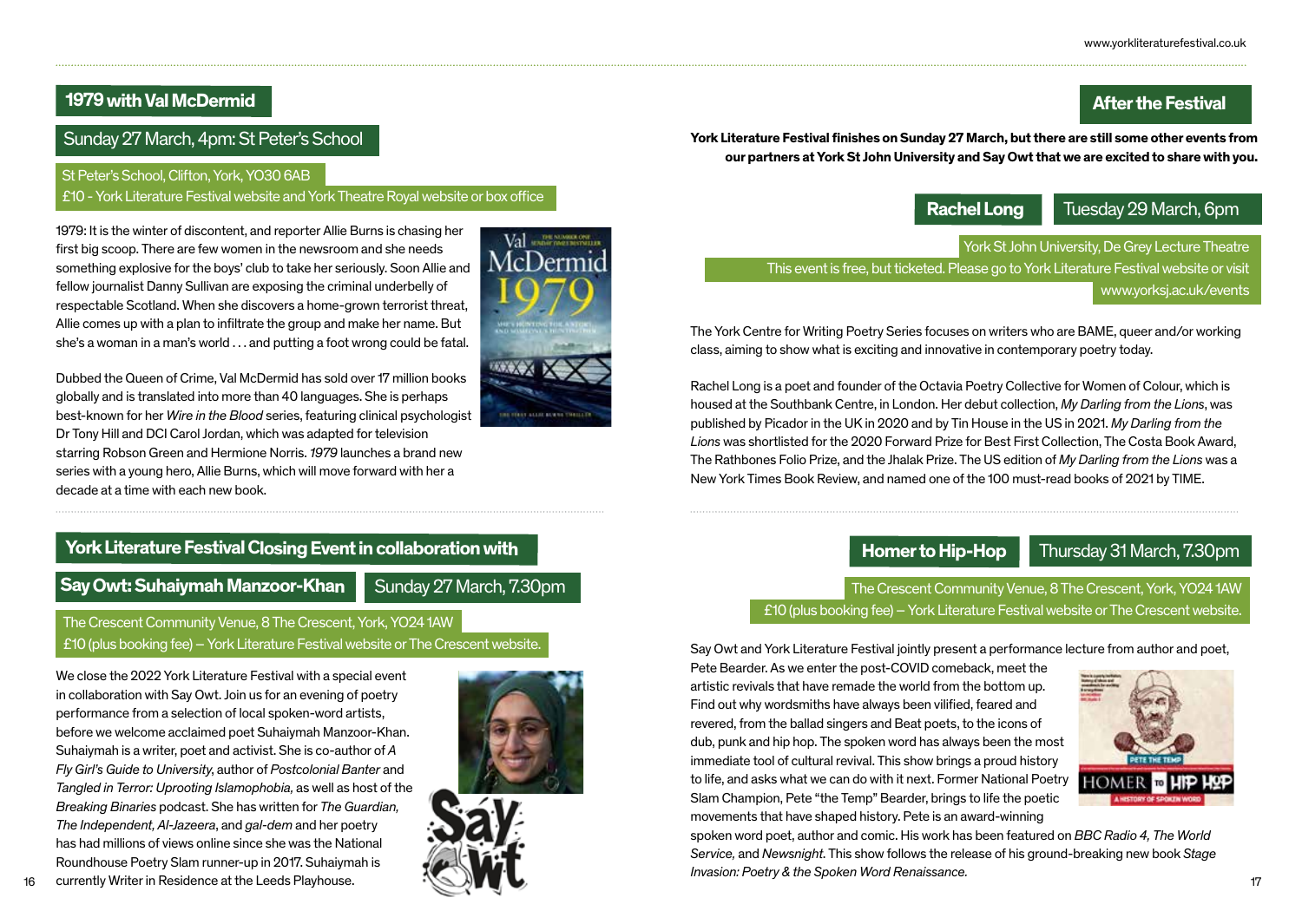### **Festival Team**

| Festival Chair and Programming:          | <b>Rob O'Connor</b>   |
|------------------------------------------|-----------------------|
| Treasurer:                               | <b>Jeff Todd</b>      |
| Secretary:                               | Angela Ranson         |
| Volunteer Co-ordinator and Social Media: | <b>Sally O'Connor</b> |
| Marketing and Publicity support:         | <b>Susanna Cooper</b> |
| Programming support:                     | <b>Henry Raby</b>     |
| Explore York programme:                  | <b>Wendy Kent</b>     |
| St Peter's School programme:             | <b>Ben Fuller</b>     |
|                                          |                       |

The Mount School programme and Creative Writing Competition: **Vanessa Charters**

### York St John University programme:

### **Professor Abi Curtis, Dr Adam Smith, Dr Jo Waugh, Dr Rebecca Tamas, Leanne Roberts**

Brochure Design: **Craig Walton** (www.grafik.co.uk)

Website support: **Richard McDougall.** 

### **THANKS**

Our thanks go to the following organisations and individuals for their help and support:

- Fox Lane Books: Kirstie Lount
- Little Apple Bookshop: Philippa Morris and Tim Curtis
- St Peter's School: Jeremy Walker, Ben Fuller, Sara Burns, Ali Fuller, Beth Harrison, Darren Adamson, Craig Robinson & Stuart Wall
- York St John University: Dr Adam Smith, Dr Jo Waugh, Dr Rebecca Tamas, Leanne Roberts
- York Mix: Chris Titley and David Nicholson
- York Theatre Royal: Thom Freeth, Vicky Biles, Michael Slavin, Richard Bayton.

Our final thanks go to all the agents, publishers, contributors and artists who have supported this year's festival. A special thanks go to our wonderful team of volunteers for who share their time in order to make this happen. Thanks also to everyone attending an event.

### **You are why we do this!**





### **How to enter**

Written entries must be legible and include the entrant's full name, date of birth, contact email address, current school and a contact telephone number.

Performance entries must be submitted via Tiktok, tagged for @mountschoolyork and include the hashtag #YorkLiteratureFestival. For privacy, entries may also be messaged to The Mount's Tiktok account.

All entries must be received at The Mount School York before 12 noon, Sunday 27 March, 2022.

Entries may be emailed to festival@mountschoolyork.co.uk or sent via post to: York Literature Festival Competition, The Mount School York, Dalton Terrace, York YO24 4DD.

FESTIVAL@MOUNTSCHOOLYORK.CO.UK

# **YOUTH CREATIVE COMPOSITION COMPETITION**

### **Rules of Entry**

Entries must be composed in English, Incidental use of foreign languages or vernacular are allowed. but English must be the main language of your composition

Not more than three

entries are allowed per

person, inclusive of all

All work must be original

self-published, published

on any website or online

any other competition

before March 2022.

for entries which are: Short Story (written); Poetry (written) and Performance (performed and submitted via Tiktok).

forum, broadcast nor won

There are three categories

and unaided, and must have never been publish.

entry categories

The competition is open to UK residents aged 18 years or under as of 31 August 2022.

The<br>Mount School

There are three age categories for entries:

Eligibility

- 11 years and under at 31 August 2022
- . 12-15 years of age at 31 August 2022
- 16-18 years of age at 31 August 2022.

Poems should be not longer than 30 lines. Short Stories should be not longer than 1,500 words. Performances must include the author/ poet (others may help) and must not exceed 3 minutes' duration.

\* Short Stone